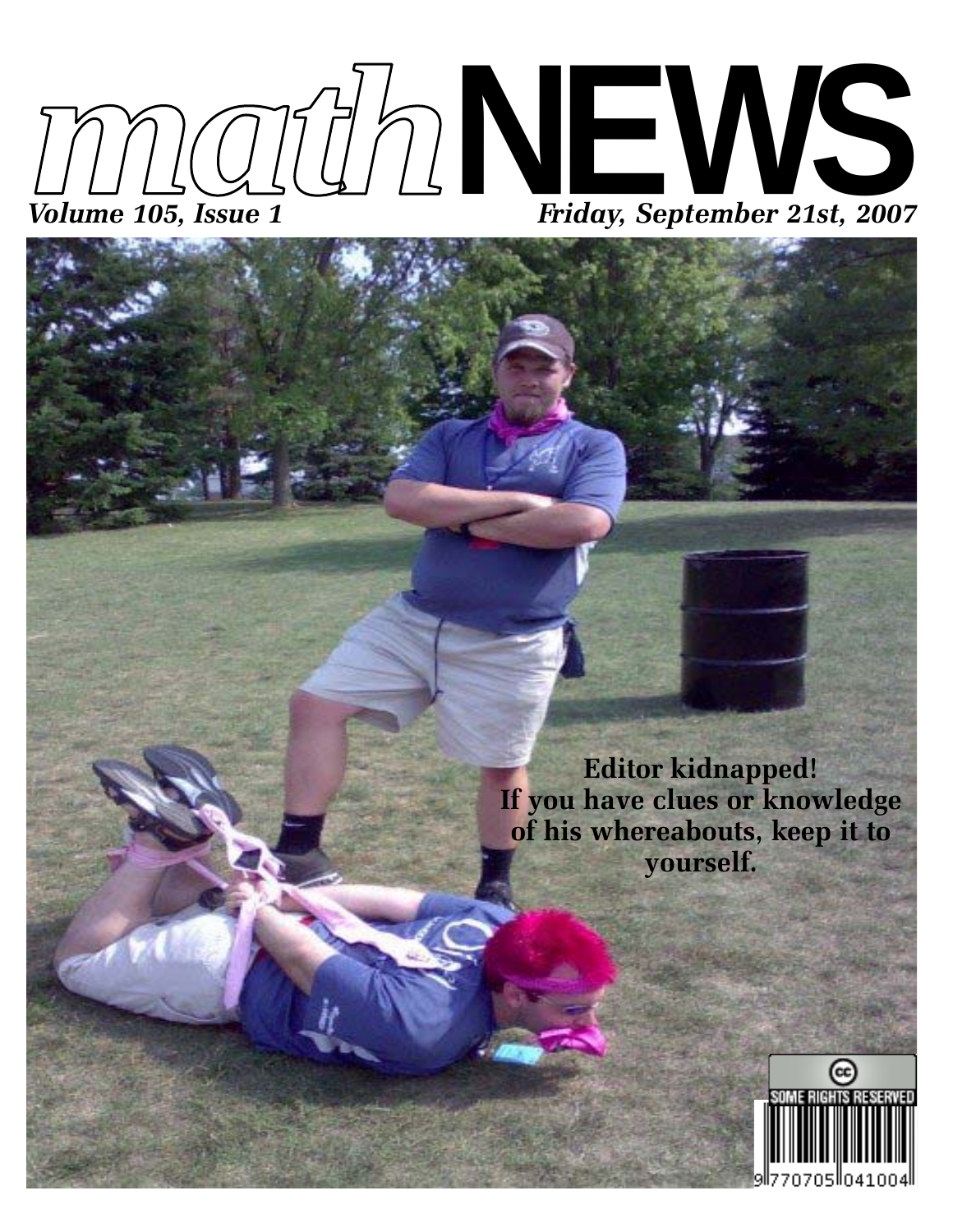### *look***AHEAD**

| mathNEWS                       |                                                          |
|--------------------------------|----------------------------------------------------------|
| Sept 21                        | Issue $#1$ brings pollution down to 0                    |
| Oct 1                          | Production Night #2                                      |
|                                | 6:30, MathSoc (MC3038)                                   |
|                                | All are welcome!                                         |
| July 27                        | Issue #2 makes flowers grow                              |
| <b>Math Faculty</b>            |                                                          |
|                                | Questions about what some of these mean? See an academic |
| advisor!                       |                                                          |
| Sept 29                        | WD period begins                                         |
| <b>CECS</b>                    | Assuming Jobmine doesn't crash                           |
| Sept 22                        | Job postings close 11:59p.m.                             |
| Sept 28                        | Job postings (main group) opens                          |
| Oct 1                          | Sept 28 job postings close 11:59p.m.                     |
|                                | Student Awards & Financial Aid                           |
| Oct 4                          | OSAP App. Deadline (full funding)                        |
|                                | Deadline to submit Signature pages and                   |
|                                | Supporting Documention for Fall                          |
| Feds                           |                                                          |
| See feds.ca/events for details |                                                          |
| <b>Miscellaneous</b>           |                                                          |
| Sept 23                        | Good Neighbour Day                                       |
| Sept 28                        | The (first) day the earth stood still                    |

### **Feds Clubs Days**

#### *It's happening now! Right now!*

Are you finding yourself bored in rez? Do you have too much free time? Do you wish you could meet more people with interests similar to yours?

Well, worry no more! Feds Clubs days are here! **Yesterday** and Today (Friday the 21<sup>st</sup>), all the Feds Clubs on campus have set up booths in the **Great Hall of the SLC** to try to woo your membership.

There are clubs for every kind of group: interests (sci-fi, gaming, cheese…), activities (dance, euchere…), and all ethnic or language groups.

Remember, this is happening **now**, so check out the SLC as soon as you can!

#### MJB

#### **ISSN 0705—0410**

*math*NEWS is normally a fortnightly publication funded by and responsible to the undergraduate math students of the University of Waterloo, as represented by the Mathematics Society of the University of Waterloo, hereafter referred to as MathSoc. *math*NEWS is editorially independent of MathSoc. Content is the responsibility of the *math*NEWS editors; however, any opinions expressed herein are those of the authors and not necessarily those of MathSoc or *math*NEWS. Current and back issues of *math*NEWS are available electronically via the World Wide Web at http:// www.mathnews.uwaterloo.ca/. Send your correspondence to: *math*NEWS, MC3046, University of Waterloo, 200 University Ave. W., Waterloo, Ontario, Canada, N2L 3G1, or to userid mathnews@student.math.uwaterloo.ca on the Internet. This work is licensed under the Creative Commons Attribution-

NonCommercial-NoDerivs License. To view a copy of this license, visit http://creativecommons.org/licenses/by-nc-nd/2.0/ca/ or send a letter to Creative Commons, 559 Nathan Abbott Way, Stanford, California 94305, USA. Terms may be renegotiated by contacting the editor(s). The editor(s): 'Greyskull' Peter Simonyi

### *mast***HEAD**

Hee ho, the first production night of the year is a very special one. It's a time when grandchildren sit and listen to their grandparents read the erudite thought that goes into each *math*NEWS. It's real erudite thought, too. Not the cheap stuff that's sold on eBay. That's mostly bootlegged.

We had many a newcomer tonight, and many familiar faces. All of them pooled their minds to answer "What makes you super bad?" Their responses are as follows: Half-Pint "An entire pint"; Paul "I finished the toilet paper and didn't change the roll"; VAL "By the power of Greyskull"; Thor "Thorium"; Daniel G "Everytime my plan for TOTAL WORLD DOMINATION is foiled"; Robert B "Being unable to think of a suitably awesome answer"; MJB "Writing 'OMG: it's over' on the whiteboard after exams end, and leaving it there until long after classes begin"; Matt "My army of krichet robots"; Richard "I ate your pizza"; Jeffrey "I am my father"; Edgar "I am also Jeffrey's father"; Andrew "I've joined the stats side of the force"; DanS "Genetically enhanced canoe parts for beating people with."

A *math*NEWS wouldn't be complete without thanking people! First and foremost: Dmitry Denisenkov for being the God of Awesomenessness and saving us from a nasty, painful death. Whoever decided it was a great idea to reset our permissions on magnus, because that was a really great idea. Tinkerbell for showing us that size doesn't matter when you really love someone. Finally, Graphics for infusing this paper with the power of math and news. We hope you enjoyed our publication. 'Til next time!

Michaelangelo 'Angelo' Finistauri, "My pink, feathery, leather purse."

Peter 'mossEd' Simonyi "My answer here."

# **Bug of the Fortnight**

#### *Revenge of the Compiler*

I have received several complaints from loyal *math*NEWS readers who have told me that the code does not compile and/or that the bugs are obvious. Therefore, I will try to create a difficult series of bugs that exploit the  $C++$  language to its fullest. Hopefully this time, this will truly be a challenge.

```
#include <vector>
using namespace std;
class vector {
  public:
  void push(void *pObject)
   {
     void vData = m_vData;
     m_vData = vData + *pObject;
    m_iNumOfItems++;
   }
  void get(int iIndex,void &pObject)
   {
    pObject = (sizeof(m_vData)/iNumOfItems)*iIndex;
   }
  private:
  void m_vData;
 int m_iNumOfItems;
};
```
James Simpson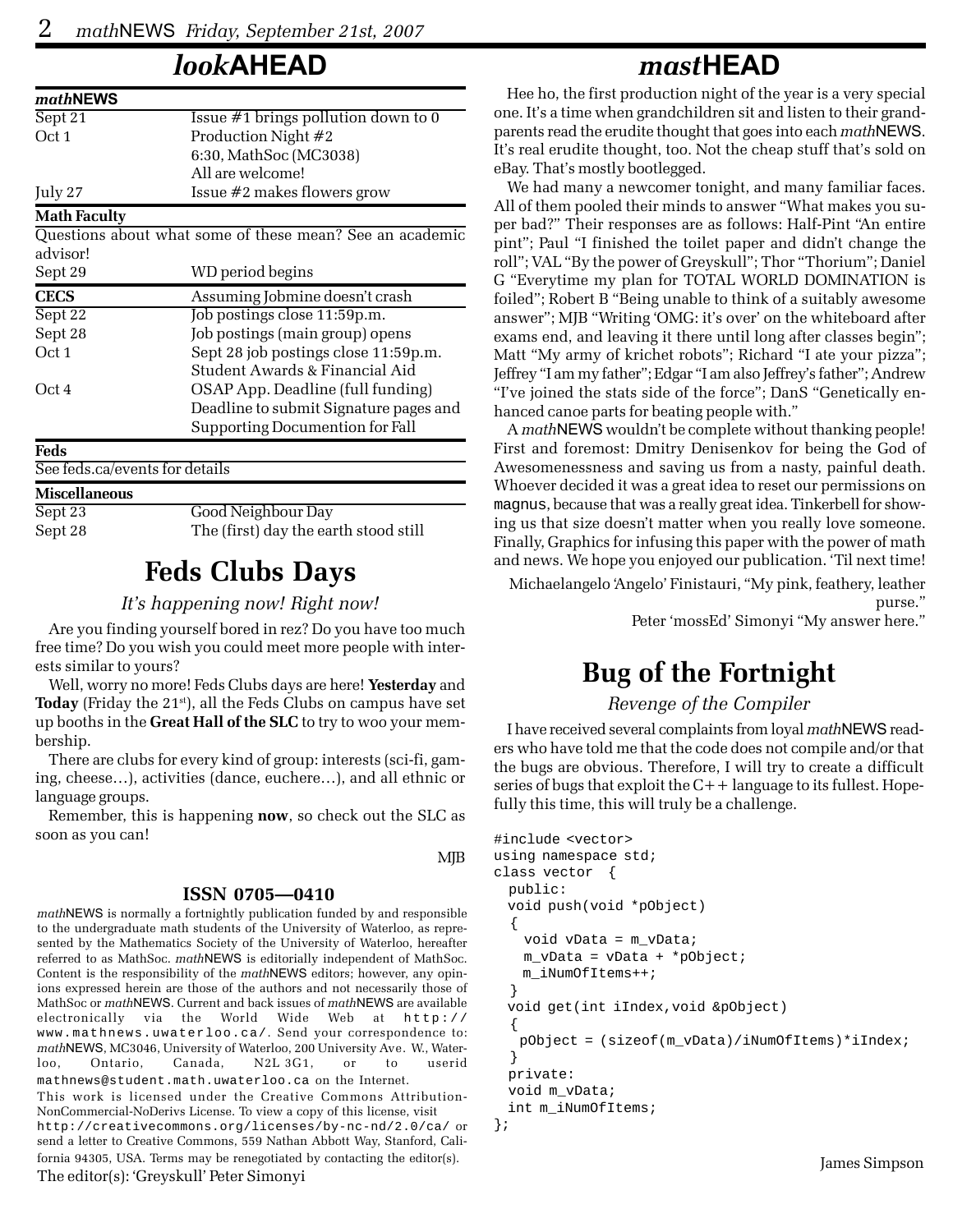### **Prez Says**

The leaves are starting to turn colour, the weather seems like it can't decide whether it should be hot or cold, and there are confused faces every way you look, clutching campus maps and frosh travel mugs. Yes, it's that time of year again: Fall term.

Welcome again to another volume of *math*NEWS. As your friendly neighbourhood MathSoc President, I have a few things I should share with you.

First thing should be, I suppose, the increase in the Math Student Society Fee from \$10.50 to \$12.50. You might not know what caused this change, so I'll run through it now. At the same time as the Bus Pass referendum, MathSoc posed a question to Math students asking for an increase in the fee. The purpose of this fee increase was to create a stable source of funding for improvements to student space, including student lounges and club space. Math students voted strongly in favour of this move, and the University's Board of Governors approved the fee increase starting this term.

On that note, if you haven't been around since the Winter term, you might have noticed that things are feeling a lot brighter in the Comfy Lounge and the Math C&D. It's not just your imagination. During the Summer term, work was completed in upgrading the lighting system in both lounges. This project was paid for by MathSoc in cooperation with the Math Endowment Fund and Feds' Student Life Endowment Fund. I noticed that just last week there was some painting done on the ceilings of both lounges. Hopefully, these changes are just the start of a long

### **VPAS Says**

A friendly welcome back to school from your friendly neighbourhood VPAS! For those of you who are new to the school, VPAS stands for 'Vice President of Activities & Services' for the Mathematics society (you've probably seen me in your calculus section). I'm in charge of the MathSoc office (located in MC3038), movies and games nights, other various social events, and the MathSoc webpage (http://www.mathsoc.uwaterloo.ca). If you have any ideas on how I can improve any of these services or new events I should run, or even if you just want someone to talk to, I'm often around MC3039 (I'm the one with the fading pink hair) and try to always be happy to talk. This is my last term on campus, so I'll do my best to make it a blast for you all.

Hope you drop by soon,

Alex McCausland

Vice President Activities and Services Fall 2007

### **VPF Says**

Hee ho and welcome back to another wonderful term of school! I will be responsible for MathSoc's monies and so forth. If you have any questions, please e-mail me (vpf@mathsoc.uwaterloo.ca) or let me know. Also, any budget requests for things such as Mathletics teams, directorships, or clubs need their budget requests handed in very soon (i.e. Monday). Other than that, have yourselves a good term. I'll keep you updated as things of importance come up.

> Angelo Finistauri MathSoc VPF F07

process of improvement that will transform our student space into places where we'll gladly pass time between classes or meet up with friends.

If there are any other ways you think student space should improve, please talk to me in person or send me an email. Options include replacing/re-upholstering some of the rougher-looking furniture in the Comfy, and possibly replacing the dingy carpet. If you think this is a good idea or you think something else should have a higher priority, let me know. MathSoc will begin spending money from the increased fee this Winter term, so your feedback is important in deciding where it should go.

On another note, if you're interested in any volunteer positions, there is a plethora of opportunities. If you're interested in volunteering for MathSoc, fill out one of the volunteer forms available in the office. This very publication is also looking for writers, proof-readers, illustrators or layout helpers. You could become involved in a MathSoc club, such as the Computer Science Club or the ActSci Club. Nominations for Math Endowment Fund Funding Councillors are now open on their website—fill one out today and help decide how up to \$80,000 of student money is spent this term.

If you have any questions, feel free to email me at prez@mathsoc.uwaterloo.ca. I'll stop blabbering now. Have a good term!

> Andrew Fransen President, F07 MathSoc

### **UW Gamers wants YOU...**

#### *to play videogames!*

UW Gamers Dude here! We just had our first meeting of the term, and I just thought that you would all like to know about what's coming up for us this term.

*(items marked with an asterisk (\*) are tentative dates)*

- Sept. 21: Clubs Day! (We're the crazy ones with Guitar Hero going non-stop)
- \*Sept. 29: Halo 3 launch party. We're getting sponsored by Microsoft, so there will be prizes! (including copies of Halo 3!)
- Oct. 10: Don't Study! Our handheld gaming super event! DS, PSP, GameGear, anything!
- \*Oct. 23 or 25: Game On! Random gaming for fun and profit! Well, not so much profit. More just for fun.
- Nov. 6: Guitar Hero 3 party! All kinds of rhythm games will join in too, including Pop'n'Music, DDR, Beatmania, and especially *Donkey Konga*.
- \*Nov. 20: LAN tournament. Starcraft? DotA? We're not quite sure yet.

• Dec. 4: Super Smash Bros. *Brawl* Tournament.

As always, check out our website, www.uwgamers.org, for more info. Better yet, check out the forums once you're there, and volunteer! This is going to be one mad, mad term! See you there!

#### UW Gamers Dude

Want to read something cool? Then go to http://www.mathnews.uwaterloo.ca/Issues/mn10501/jeopardy to read about one of our own Mathies on Jeopardy!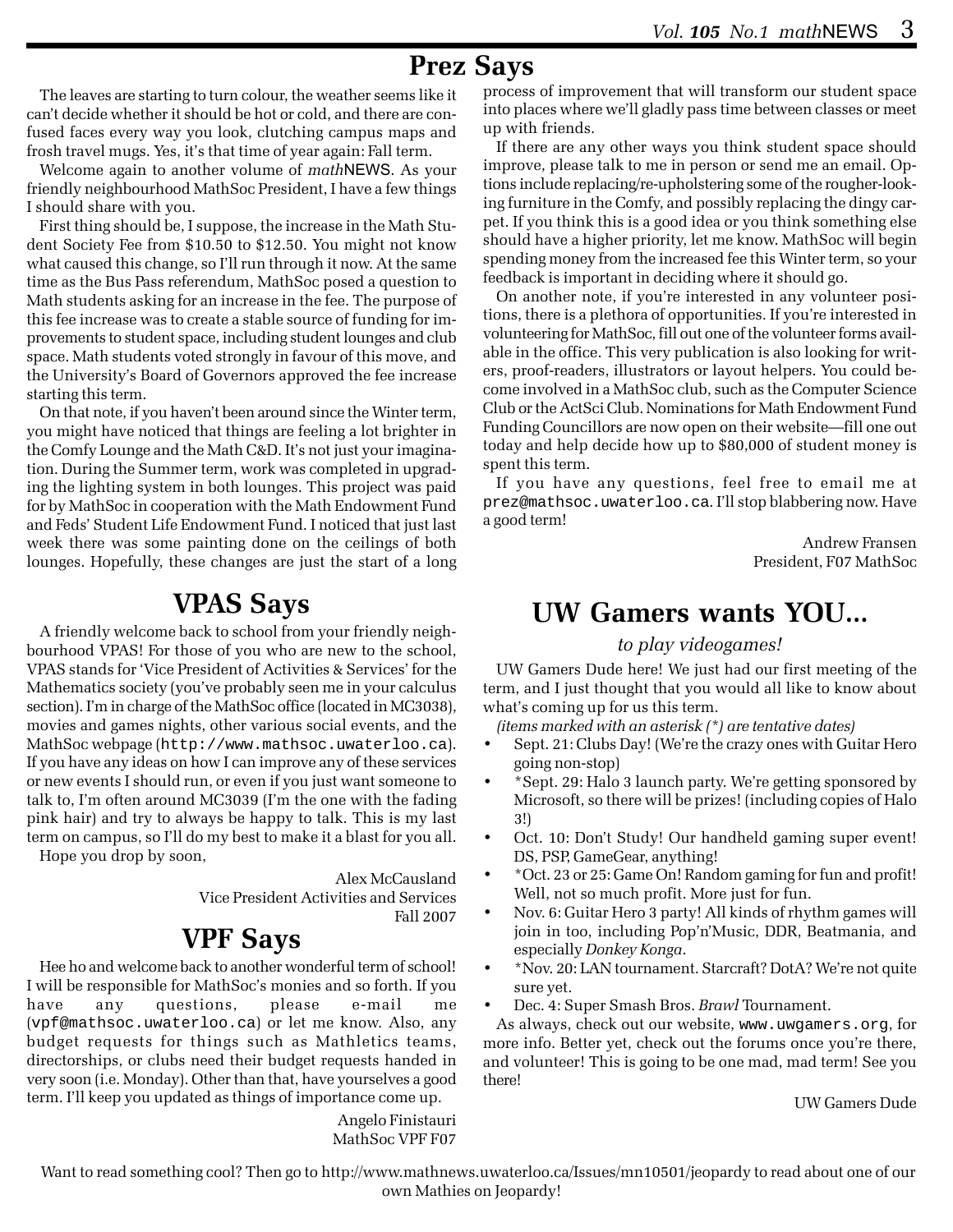### *prof***QUOTES**

I'm old fashioned — which means I'm right.

Griggio, ITAL101

Now the mission impossible question: what the hell?

Griggio, ITAL101

I don't have the gift of ubiquity. Not yet.

Griggio, ITAL101

Don't look at me. I know I'm beautiful, but don't.

Griggio, ITAL101

Angry spirits are coming into the classroom, so let's close the window.

Griggio, ITAL101

I don't like cell phones… please let them die.

Griggio, ITAL101

You start from far away and then you attack the girl. Politely.

Griggio, ITAL101

The RAM only takes two instructions: 'gimme' and 'here'.

Cormack, CS241

[looks at the board with a mistake on it] That looks like crap!

Cormack, CS241

If this stuff really turns you on…

Smileli, PSYCH207

[Talking about brain damage] I see people riding bikes without helmets. It's bad for them, but good for the field.

Smileli, PSYCH207

### *math***NEWS wants YOU!**

#### *Write some stuff, win some money*

*math*NEWS works entirely on submissions from undergrads and some alumni. We're constantly looking for new writers in order to reduce dependency on said alumni. Thus, the "best" submission to each issue this term will win a \$25 Gift Certificate to HMV. Anyone is eligible! Faculty, alumni, staff, and especially students!

We're not particularly choosy here at mathNEWS. Our criteria for publishing material is pretty simple: your article should be informative, interesting, insightful or funny. Long, rambling, pointless material is out. So are in-jokes, rants, and particularly libelous material.

If you have a modicum of writing skill, feel free to submit. You have many options: Write it down on some paper and shove it in the BLACK BOX, conveniently located on the 3rd floor of the MC between the C&D and the Comfy Lounge. If you type up your article and print it off and then put it in there, we will be very upset, because you should… Email it to mathnews@student.math.uwaterloo.ca with the word "article" in the subject line. You can also drop by Production Night! Write an article, and while you're there, help us with the proofreading of the issue. All are welcome! The date of the next production night is given in the *look*AHEAD of every issue.

See, isn't that simple? So, in summary, write for mathNEWS, win \$25 to HMV!

I am friends with Ken, and Ken is friends with Bob, but Bob and I may hate each other… that's just how friendship works.

Andres, PHIL216

Trust me, in the game of saying stupid things, I will win.

Forrest, MATH145

This function is very useful when you're writing a buggy program. Let me rephrase: this function is very useful when you're writing a program.

Vasiga, CS135

[Of "inversion"] It's an overused word, but all words in math are overused. I especially hate "normal". This is normal, that is normal, … Nothing's normal in math! Don't use the word.

Zorzitto, MATH245

Let's prove this by talking about it. [Talks about proof.] Did you understand the proof?

Zorzitto, MATH245

You see, the Dean and I have a relationship. I write him a letter; he ignores it. I write him another letter; he ignores it.

Metzger, STAT231

I am a random variable: you know nothing about me.

Metzger, STAT231

*Has your prof said something quotable? Type it up and send it to* mathnews@student.math.uwaterloo.ca*, or write it down and drop it in the BLACK BOX (located on the MC 3rd floor, between the Comfy and the C&D).*

### **Business advice**

Taking advantage of an open forum to spout meaningless drivel isn't really a challenge, which is why I decided to put in my two cents and give away free business tips. You can tell that my knowledge isn't worth anything because you aren't really paying much for it!

- Once your customers start using your product/service, you can treat them like crap. This is known as Roger's approach. All people are morons and will never look around for better deals. Ever.
- Magnitude is a very valuable asset. Never mind having a competitive advantage or anything to distinguish yourself with credentials: magnitude!
- Destroy the competition. Make like Wallsmart and absorb the short-term losses while all other stores die, then jack up the prices.
- Long rants will make anyone sound credible! After a while, people won't even bother arguing with you because it would be more worthwhile stapling their spleens to a freight train.
- Scapegoat. Nothing that you do is wrong. It's always what other people do. By the time people realize that you're as useful as a water-proof tea bag you'll already have taken a good chunk of their cash.

There you have it! Advice from a real person! Not just any person, but someone who inflates his own value with the sheer presence of a bloated ego!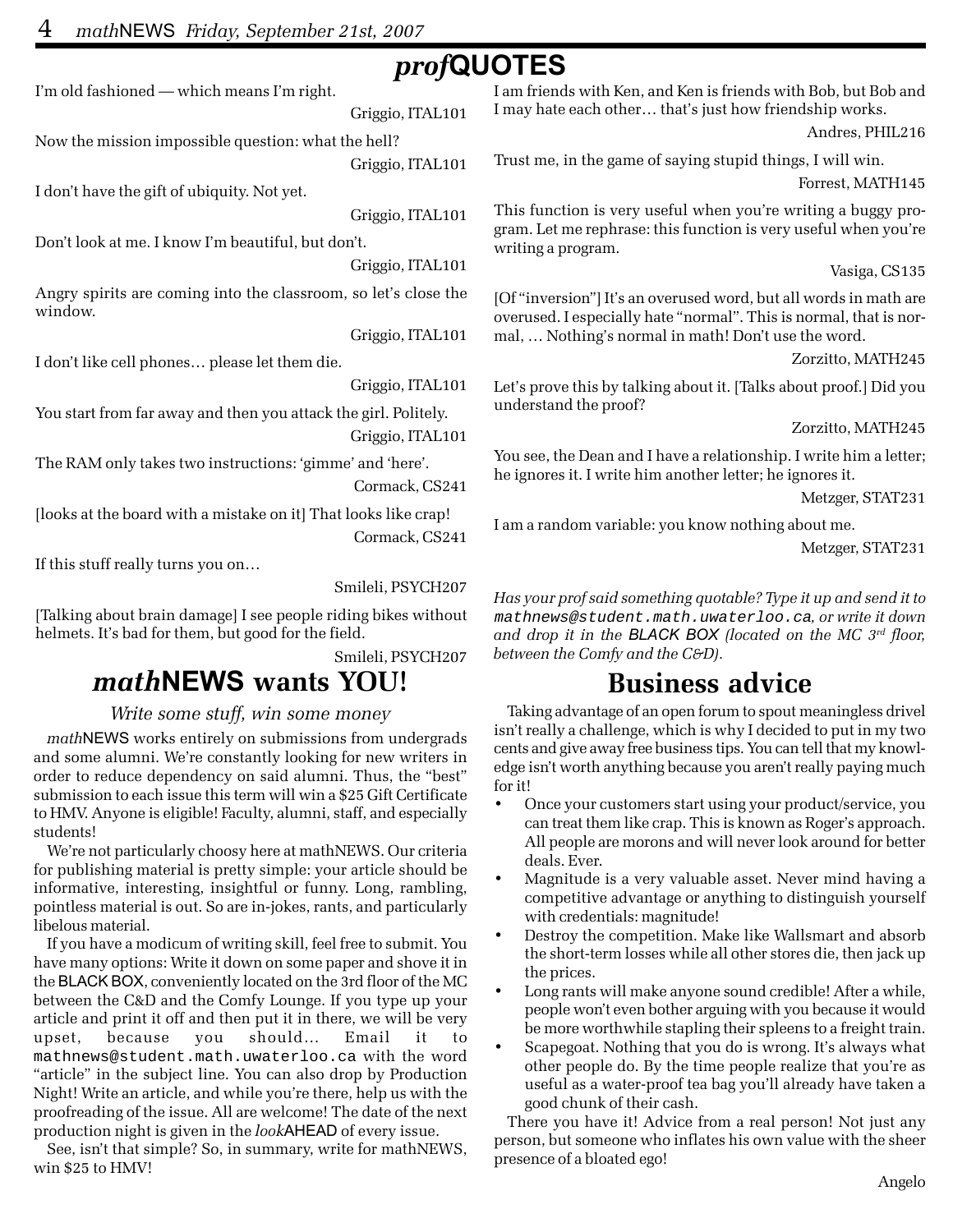### **Dating advice from the Single Guy**

#### *First year anniversary*

Hello and welcome all to yet another term of *math*NEWS and my great advice. If you don't know who I am then you're either a first year, in which case welcome to UW, or you're an upper year who only decided to start reading *math*NEWS now, in which case what took so long? This issue is a special one, too; this is now my 19th Dating Advice From The Single Guy article and, although 19 may seem like an odd number to celebrate, that means it's been 1 full year of these articles. And to celebrate I'm going to continue my trend from last term of only answering one letter. Less work for the special anniversary, and also because you guys suck at sending in letters; there's only one good one anyway. So here we go with the start of another year.

*Dear The Single Guy,*

I'm a first year, and I'm really not all that certain what to do with my girlfriend you see, we ended up going to different schools, which means I can't really see her much at all any more. We've been going out for a long time, and I'm pretty sure I love her, but everyone I know seems to be telling me I should dump her and look for someone a little closer. If we're meant to be then we'll get back together anyway right? What should I do?

Chuck

Now this is a plus, a first year who either stopped by the Math-Soc office and picked up some old copies of *math*NEWS, or who read the archives at www.mathnews.uwaterloo.ca (whoever runs the DNS server is dumb, the www must be there) or searched 'Dating Advice From The Single Guy'

site:mathnews.uwaterloo.ca" at Google. Good to know fresh blood is reading. So, on to your problem. It may be too early for you to have learned this yet, but university is just like the movies: the girls here are always getting drunk and are usually very horny. They will do things that the girls you knew in high school would never do. You shouldn't dump your girlfriend — it sounds like things are going pretty well with her, but this doesn't mean that you shouldn't look for a little action here; do a few things that you won't be able to do with your girlfriend, and no one will ever know. Actually, you never said which other school your girlfriend is going to, if it's Western never mind what I said: dump her ass. You do not want to be affiliated with anyone from Western. If it's Laurier then you're just a moron. Just like in the movies some crazy series of events will occur where your girlfriend will find out when she comes for a visit so you must never allow her to visit you here in Waterloo. Any time you want to meet up with her you should go home for the weekend and do it there, since if you go to her place you'll probably find out that she's cheating on you, so best to stay ignorant and do it at home.

Well good luck with stuff, if you have questions to ask me you can stuff them in the BLACK BOX between the Comfy and the C&D or email to mathnews@student.math.uwaterloo.ca and put something like "single guy" in the subject line, and *do not* make "article" a substring of the subject.

The Single Guy

### **Introducing GooglePants**

#### *A new way to store your stuff*

Have you been pining for a Google shirt? Ever dreamt of having yourself entirely covered in sexy Google merchandise? Well, that dream is one step closer to reality with Google's most recent announcement!

"We're getting so much closer to our goal of organizing the world's information," said one corporate-branded Googler. "With our new line of pants, we can now sort, hash, and organize the world's pockets."

When asked how their fabulous system works, they said the final method was totally top secret, but they were willing to comment on the process they used to develop their most awesome pairs of cargo shorts and pants.

"Our first attempt involved rewriting the laws of physics to do the sorting and organizing for us. That fell through in a big way with the loss of our space station when someone miscarried a 1, calculating the mass value. After that, we decided to start with the more realistic approach of having a pocket for everything."

Clearly, the current iteration is very high tech, as they look like ordinary cargo wear, but with tasteful Google branding. I was offered the chance to try out a pair. Fortunately, I had a variety of electronics and miscellaneous things to stuff into the seemingly inconspicous pockets.

In true *math*NEWS fashion, I tried the pseudo-scientific approach to testing these ultra-comfortable marvels. I tried retriving my items in the reverse order that I put them in and \*gasp!\* they came out as if they were on top! I was convinced.

I asked if any other articles of clothing are in development and they were all hush-hush about it. This valiant reporter; however, made a break for it into the top secret areas of the lab I was touring until I was tasered by security and had the memories of the wonders I'd seen wiped.

GooglePants and GShorts will be available in stores for the Christmas season.

42

### **Sign up for Thanksgiving**

#### *All the cool kids are doing it*

So I made a quick visit to the Career Services Employer Information Session webpage at http:// www.cecs.uwaterloo.ca/students/sessions.php to see what swag prospects this term holds and noticed that Thanksgiving was listed as an event. Apparently, Career Services has decreed that Thanksgiving will take place from 8am—8am on the 8th of October but only for graduate and co-op students. *[That is actually a time period of length zero. — mossEd]* Also, you may RSVP for this important event. At the time of writing this article, there were 5 people signed up. Add your name to the list and make Thanksgiving a success.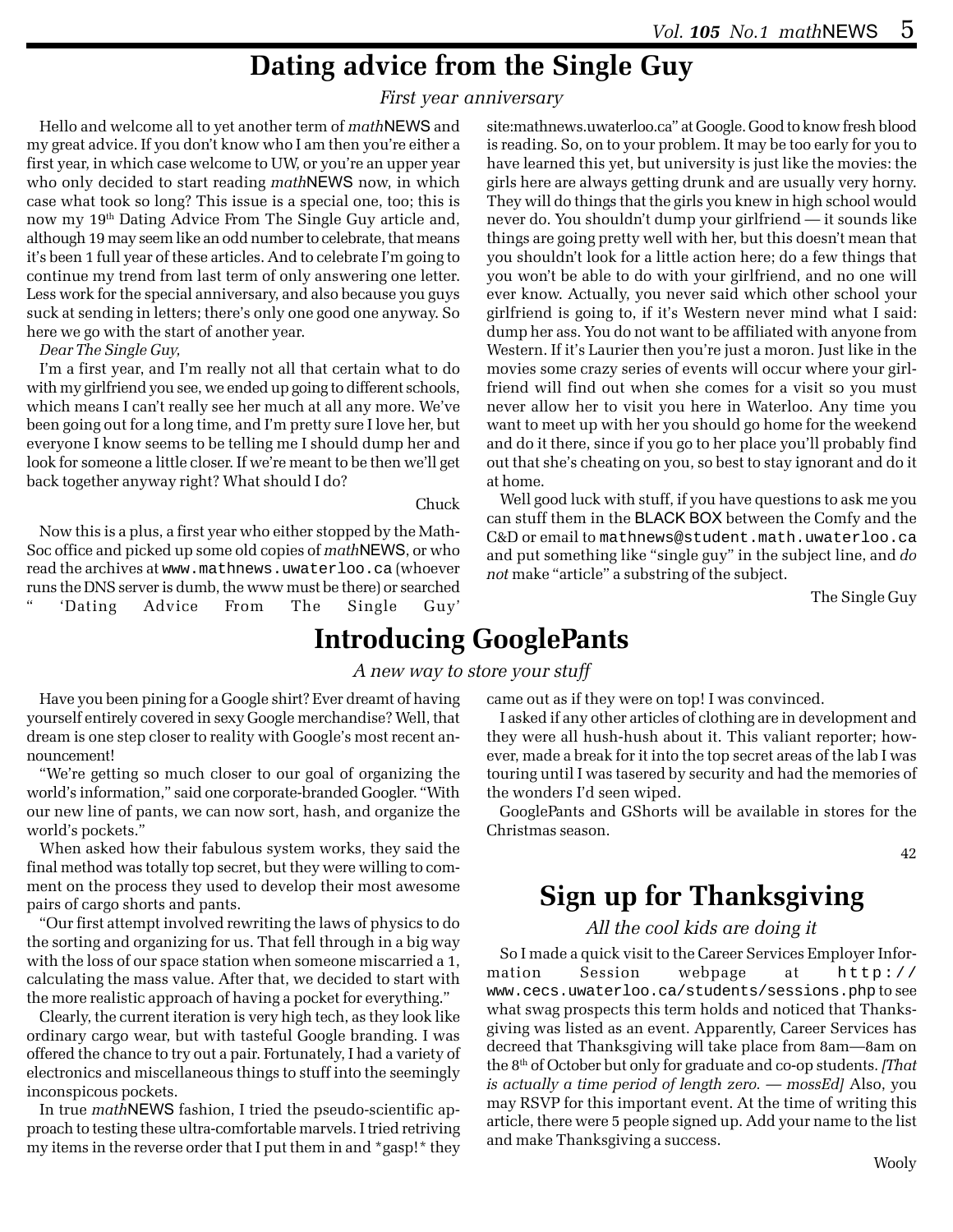# *math***HELP**

#### *A mathie advice column*

All right, for those of you who don't know me, I am a mathie who gives advice to other mathies. Like to the people mentioned below:

**Dear InsideR –** I am not getting along with my new roommates. We are arguing about everything, even the kitchen sink. I don't want to go through this for the next four months. What can I do? **– Argumentative Roommate**

#### **Dear Roommate –** Well, someone messed up when it came to your roommates. At this point, though, it's probably too late to switch. So here are your options: You could live the next four months in isolation, but that's not fun at all. Perhaps having a calm, civilized discussion about your issues with your roommate is in order.

#### InsideR

**Dear InsideR –** I just had an amazing summer! So much travel, partying... great fun. But now I'm back and am often finding myself sleeping in class. How can I get myself paying attention? **– Oversleeper**

**Dear Sleeper –** First off, quit bragging about your summer. While you were in Europe or wherever you were, I was working 9-5 in front of a computer. Meh, I made enough to cover tuition, so I shouldn't complain. Anywho, perhaps you should develop a regular sleeping pattern. Set a regular bedtime and wake up time, and it's just like recovering from jet lag.

#### InsideR

#### **Dear InsideR –** I'm all out of love. I'm so lost without you. I know you were right believing for so long. *[truncated to save the little dignity that this person has left]***– InsideR's #1 Fan**

**Dear Fan –** As flattered as I am, you really need to get a life. I may have been gone during the spring term, but that doesn't mean that I still don't get these.

> InsideR mathNEWS\_InsideR@hotmail.com

### **Resident Evil 5 teaches kids the importance of racism**

#### *Capcom to have white hood Fridays*

The newest addition to the Resident Evil series finally brings the importance of teaching children how to treat people of different races. The new game follows Resident Evil veteran Chris Redfield as he investigates a strange incident in Africa, but where the game truly shines is in teaching young children that white officers shoot black people. Almost every other game in the series featured primarily white people being killed, and they were given mature ratings, which prevents people under the age of 17 from purchasing them. This time the Entertainment Software Rating Board (http://www.esrb.org) announced that RE5 will be rated EC (Early Childhood) to accomodate for the killing of black zombies. Games given the early childhood rating are recommended for everyone aged three or older, which will suit the nature of the new game that will likely contain strong violence, language and scenes of gore.

As in many earlier installments of the game, there is some form of viral or parasitic infection that causes the locals to become extremely aggressive and attack the main protagonist. However, getting attacked by knife-weilding maniacs is merely a flimsy excuse for Redfield to shoot every black person he sees. Given that the game takes place in Africa, Redfield definitely has a large number of black people to shoot at, which helps younger children learn the importance of race.

Similar to how Resident Evil 4 featured the killing of Spaniards and the president's daughter, future games in the series will lay waste to non-caucasians also using the pretexts that they are either zombies, infected by parasites, or furrowing their eyebrows so as to help train the racists of the future. The game will also feature puppy-kicking minigames, as zombie dogs are returning enemies in the series. People that believe that this game promotes racism are advised to pull their heads out of their asses to see that, regardless of race, we all look like crap when we've been sitting on our own faces for so long.

Angelo

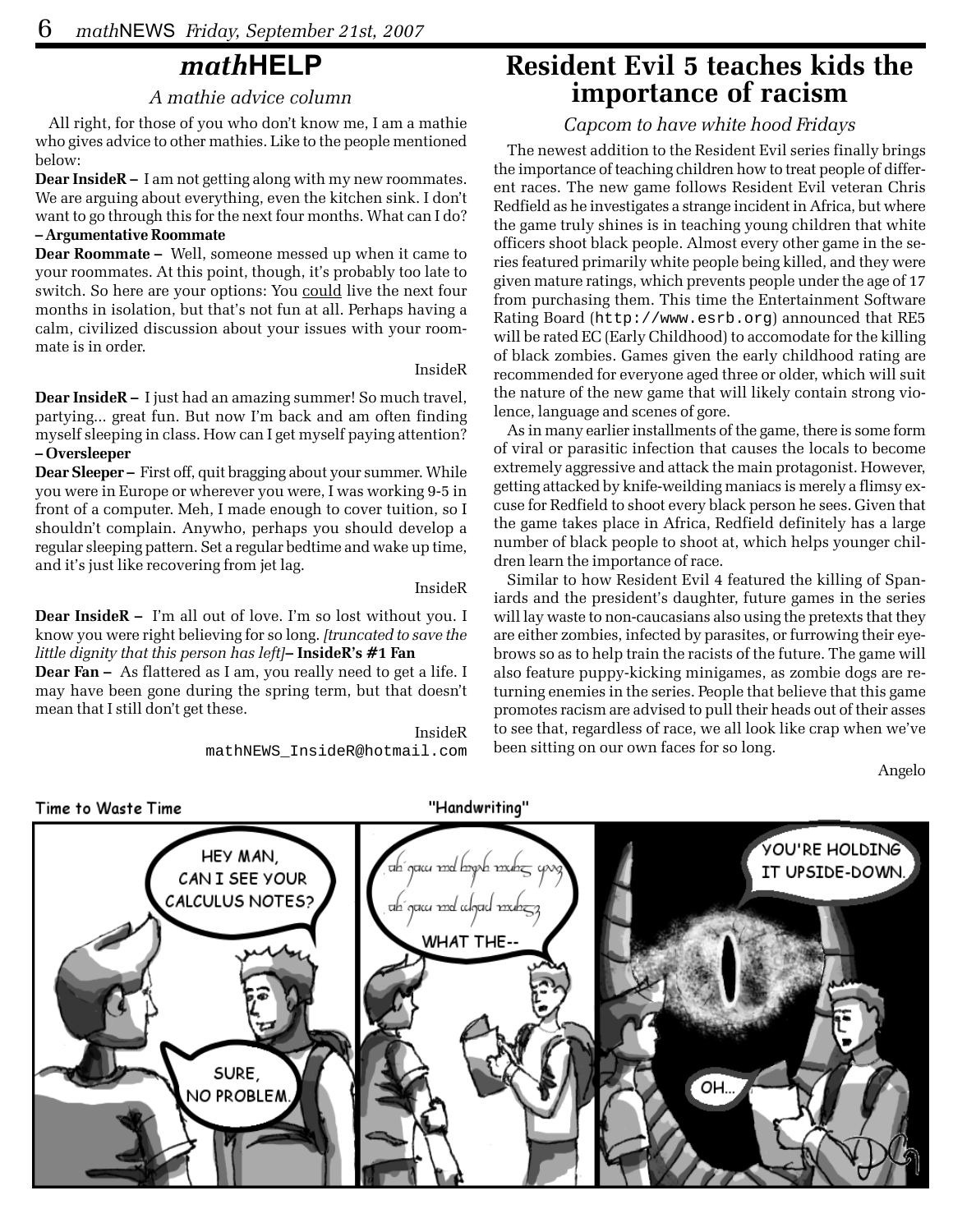# **Pink drinks**

I was sitting at home one evening, contemplating my love of pink and my love of alcohol and I realized that there are very few common pink cocktails. This is, of course, a serious problem, and I hope that, as a result of this article's publication, fine establishments such as the Bombshelter Pub will begin offering at least one of these cocktails.

First we have a few pink cocktails culled from webtender.com that run the gamut from classic bitters to places unknown:

#### *Pink Gin and Tonic*

Ingredients:

- 2 oz Gin
- 5 oz Tonic water
- 1 splash Campari
- 1 wedge Lime

Mixing instructions:

Pour the gin and tonic water into a highball glass almost filled with ice cubes. Stir well. Top with Campari and garnish with the lime wedge.

This pink twist on a classic is always the way to go for the gindrinking mathie, especially one with a taste for bitters.

#### *Pink California Sunshine*

Ingredients:

- 4 oz chilled pink Champagne
- 4 oz chilled orange juice
- 1 dash Creme de Cassis

Mixing Instructions:

Pour the Champagne into a frosted cocktail glass. Add the orange juice and Creme de Cassis.

This drink vaguely resembles a Kir Royale, but is much better with a sweeter Champagne (the author doesn't have a good recommendation) and is a good summertime apparatief.

#### *Pink Russian*

Ingredients:

- 1 shot Tequila Rose
- 1 shot Kahlua
- 1/2 shot Vodka
- 2 oz Milk or cream

Mixing Instructions:

Pour ingredients into a shaker half full of ice. Shake and strain into a lowball glass.

For years, bartenders have discriminated against the other colours of light and provided only Black and White Russians. This author thinks it's time for the oppression to end, and is boldly offering a new colour of Russian (full disclosure: this too came

Well, I sat down eating lunch on Monday, and ran across a copy of last week's *Imprint*. A little blurb at the top drew my attention, promising information of interest on page 4. Just one problem:

Page 4 is an advertisement for something completely unrelated to the blurb. In fact, the article the blurb tried to get me to read was nowhere in the paper at all.

So, where do you think it is? Here are some ideas:

- In *math*NEWS, because that's a far more informative newspaper than *Imprint* can ever hope to be
- Propping open the door of an engineering building since

from webtender.com) for bars to offer.

Now these variants on old classics are a great step in the right direction but this author thinks that Math needs its own cocktail — something special, first seen here in the pages of *math*NEWS. Before actually revealing the master cocktail (you can skip to the end if you want) we must establish some of the properties of a drink that would do Math proud. First, it must be named after the Tie, and the simplest name satisfying this criterion is "The Pink Tie". From the name we can derive some of its properties. Another class of beverage known as a Horse's Necktie is ice cream blended with soda. From this, and the fact that the drink must be pink, it can be determined that the ice cream flavour is strawberry and it should be blended with a red liquer. A great liquer that goes with strawberry flavours is Chambord raspberry liquer. So we have a base for the drink, that is strawberry ice cream and Chambord blended, but this combination lacks flair. Floating Cinnimon Schnapps over the mixture goes most of the way, but for those who would like to die there is one final step that I am omitting from the final recipie. Dissolve lithium salts (LiCl) in 95.6% ethanol (Everclear or similar) and float over the drink prepared as described, set on fire. Thanks to the lithium salts the drink will be topped with a beautiful pink flame. The only downside of this last ingredient is that LiCl on its own is rather poisonous, and one of the products of the combustion is  $\rm Li_2O$ which is also toxic.

With the properties of the drink derived (as that's how Math does things) I submit to you the recipie for a blended cocktail known as "The Pink Tie":

#### *The Pink Tie*

Ingredients:

- 4 oz Chambord Rasberry Liquer
- 1 scoop strawberry ice cream (not sorbet)
- Cinnimon Schnapps
- Starfruit slice
- Fresh Rasberry

Mixing Instructions:

Blend Chambord and strawberry ice cream, pour into a Margarita glass (or really, any glass that will hold it) rimmed with powdered sugar that has been shaken with a bit of red food coloring to make it pink. Float the cinnimon schnapps on top of the blended mixture. Garnish with the starfruit slice and rasberry.

I'm done for now; hopefully the fine local establishments and amature bartenders will pick up these recipies and come to cherish them as I do.

*math*NEWS bartender

### **Where is it?**

Friday

- On the editing room floor as educational material does not belong in a student newspaper
- On the seventh floor of the MC
- In the garbage, with the rest of *Imprint*
- With the *mast*HEAD from volume 102, issue 4 of *math*NEWS (…which does exist… really)
- In my head, or alternatively, in someone else's
- Lost in time
- Folded into a paper airplane one that won't fly
- Some combination of the above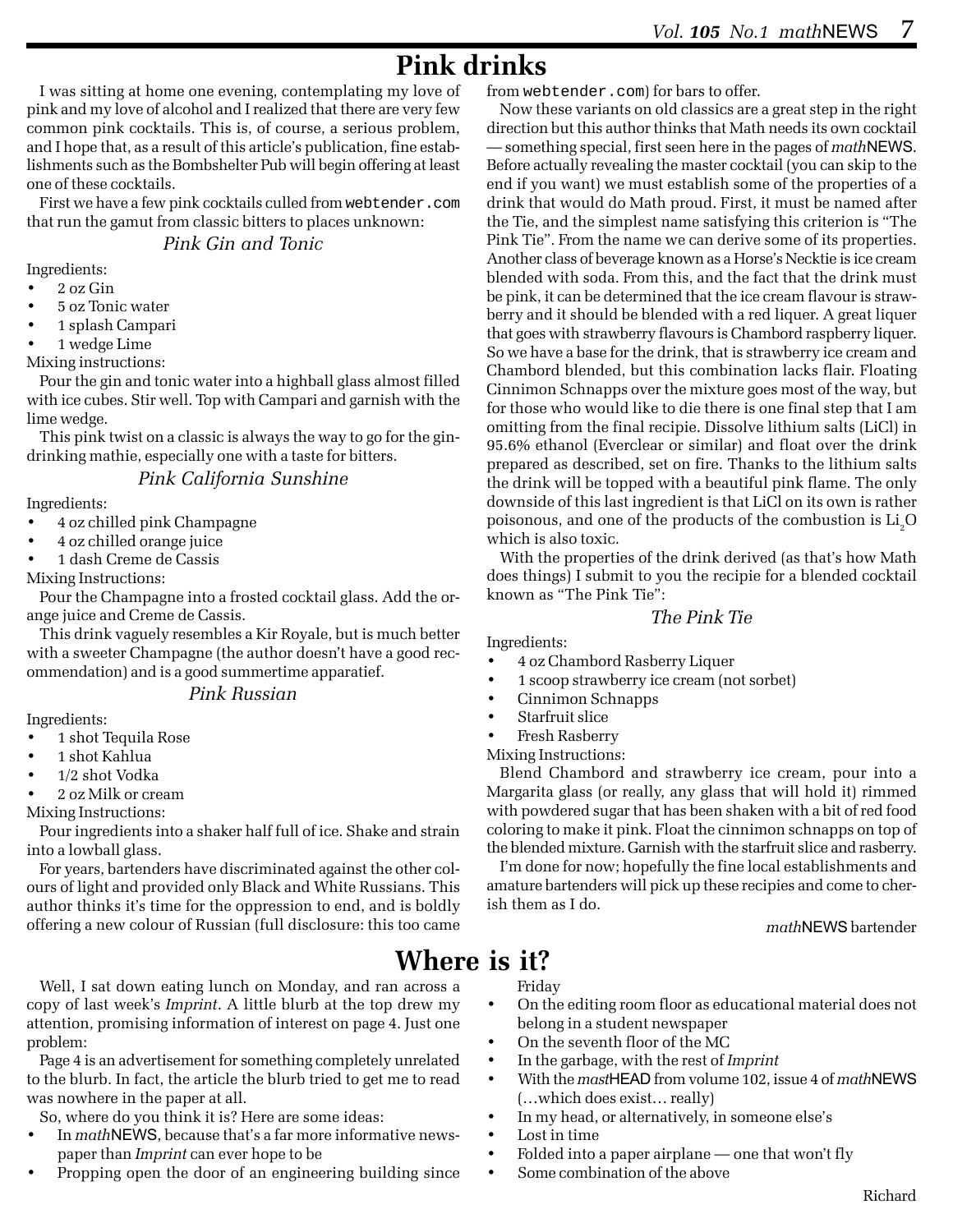### **Three minute math review**

So it's been a long summer and you forgot all the math you learned in high school, especially the stuff they taught while you were asleep. No big deal: three minutes from now you will know more about math than you did last June.

*i***, the imaginary number**. Don't bother with *i*. Forget that it even exists, because by definition it doesn't. And avoid complex numbers — if mathematicians call something complex, a mortal like yourself should always keep a distance.

**Sine and cosine**. Don't stress too much about these, they are basically the same function, so if you get them mixed up it probably won't change the answer much. They usually return irrational numbers anyway, so you can just blame any deviation on rounding errors.

**Derivatives.** Any decent graphing calculator can do derivatives better than you ever can, so don't spend too much time learning these. You might loose a few points on the exam, but once you are out in the real world, you will be glad you spent that time playing *Grand Theft Auto* instead of trying to make sense of a calculus textbook.

**The quadratic equation.** Here is a little trick to remember the quadratic equation: don't. If I learned anything from high school math, it is that the roots of a polynomial are usually between -10 and 10. Just pick a few numbers in that range and you should be fine. Heck, you are working within the domain of the real numbers, so it's not like being off by a bit will matter in the big scheme of things.

I can't fix the fact that your readiness test score is even lower than Imprint's readership, but at least now you will be at the top of your algebra class. Heck, you should probably take a few lectures off to let the others catch up. All I ask is that if you use any of these tips on an assignment, don't forget to list me as an acknowledgment. Otherwise it is blatant plagiarism.

Paul Butler

### **Persona 3**

#### *Just as fun as shooting yourself in the face*

All right, I'm not going to review the new *Shin Megami Tensei: Persona 3* game because I'm obviously biased in favour of it, being a fanboy of the series (and consequentially crying myself to sleep every night). However, I will analyze the new magic mechanic from the game. To release your magical abilities you have to shoot yourself in the face. These being high-school kids, it's not that hard to convince them to do it. If it were university students, we'd have more interesting results. They would be as follows:

- **Computer Science Students** they would do case analysis to see which would enable the usage of magic. First: not shooting themselves, then shooting everyone else. The last case: their own face.
- **Pure Math Students** not believing you, they demand a proof or at least that you show them an example.
- **Actuarial Science Students** they will keep track of how many students shoot themselves in the face and reap the profits off of life annuity sales.
- **Business Students** as is customary in business they shoot their coworkers in the back to level themselves up.
- **Engineering Students** after being told their face needs a shot to use magic, they quickly down a Rusty Nail.
- **Arts Students** before they have to spend the rest of their lives working in a fast food restaurant they quickly grab the gun and put an end to it.
- **Teaching Option Students** they pocket the gun in the off chance their students are all jackasses.
- **Science Students** they do a series of experiments involving the Arts students.
- **Philosophy Students** they ponder what magic is, and its meaning. To mute the fury of bullshit being spewed, everyone in earshot would shoot themselves in the face.

Angelo

# **Why must wireless networking suck?**

So, for the first time, I moved into a house in Waterloo. I thought it would be nice. I've got a huge bed, even bigger room, and door to the backyard. What I didn't have was a wired Internet connection (like in rez), but I was assured it would be fine. The landlord said he'd provide me with an adapter that works with Linux.

#### *Problem the first*

I was given, upon my move-in, a DWL-G122, rev. B1. For those of you who want to look it up, that adapter uses a Ralink chipset: rt2570usb. Guess what? I didn't have the driver; therefore, I didn't have Internet. Okay, no problem … I'd just go somewhere that did, copy over the drivers, and bring them back. They're clearly for an old version of my kernel — it won't compile.

I had just about given up, when I remembered my LiveCD, and used it to connect, get a CVS snapshot of the driver, and try that. Success!

#### *Problem the second*

Yeah, the CVS snapshot worked, for the most part. Do you know why you have to wait for a proper release of software, though? There is a reason: stability. You can't guarantee stability to the same degree between them. Apparently, the driver, as it stands, will cause a freeze if the device is unplugged while the

network interface is up. Translation: don't unplug that card.

Nobody ever said not to let it overheat, but this results in the same error. Four times a day, I lose control of the keyboard, except for typing in that old mnemonic: raising skinny elephants is utterly boring. Yeah, I'd say my card has issues: nothing else I plug into USB 24/7 overheats like that.

#### *Problem the third*

At the time of writing, the network over here is sending everything in plaintext. I'm a bit paranoid about it: we should be using WEP, according to the landlord, but he hasn't set that up.

I mentioned WPA (which at least offers decent encryption), but he hasn't budged: he still thinks you can't get that to work on Linux (wpa supplicant), or at least that it's too much of a hassle. I think the only problem it has is one of hardware support, much like the rest of the Linux world (ever notice how, the moment Linux support appears for some piece of hardware, it disappears from stores, and gets replaced with something new?).

So, with all the problems I still have, I wish I could take a cable, drill, and coat hanger, and get a wire running to the router. It's just that much easier to find stable drivers, and provide a decent level of security.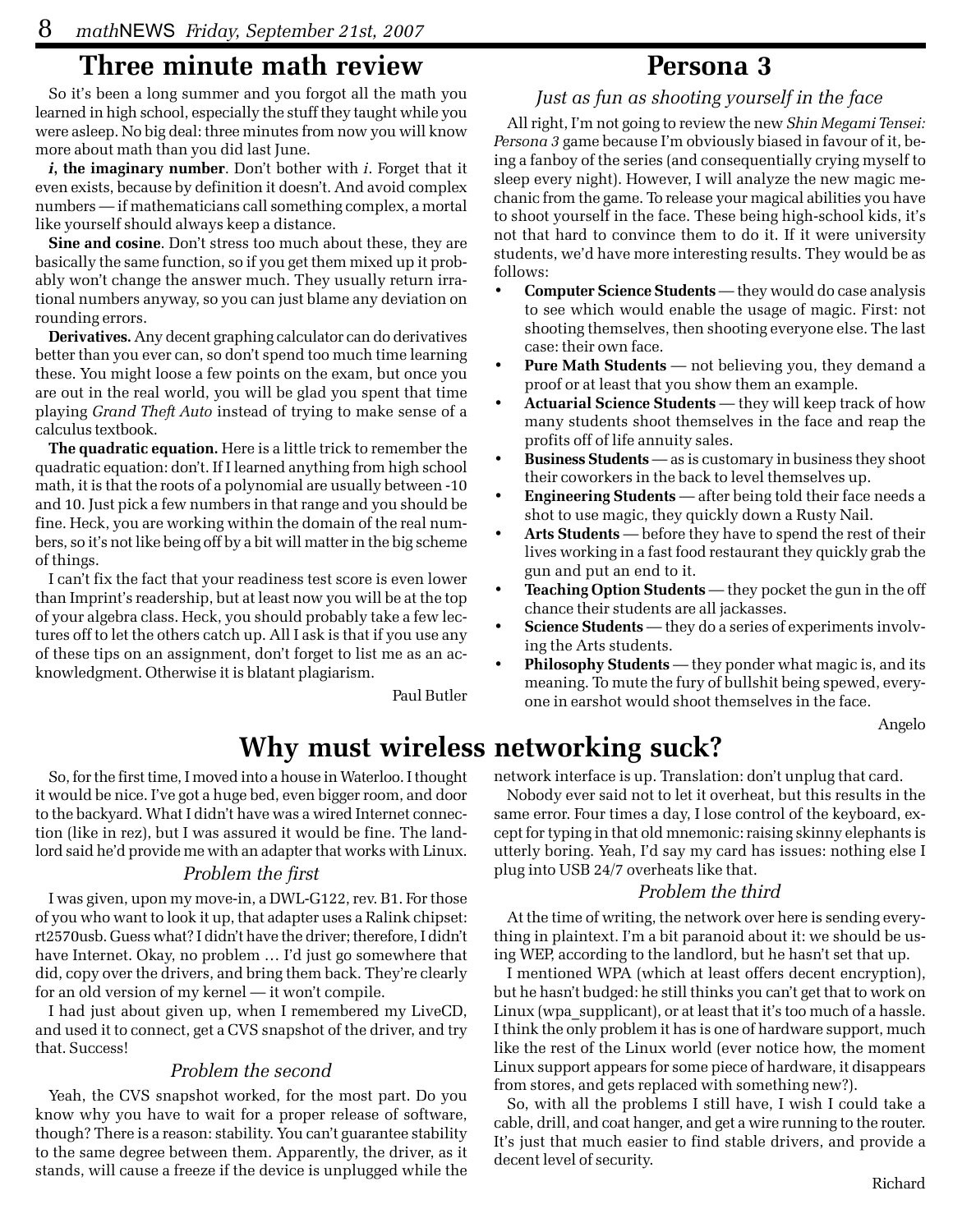# **Your Surrogate Mother**

*Nagging away from home*

#### *Week 1: Saving Money*

Welcome to my latest column, aimed at those froshies away from their nagging parental figure(s). This week we will be reviewing some practical ways to save money, especially while living in residence. (Chances are, if you are living off campus, you've figured most of this out hard way already.)

- **Stop buying bottled water.** I had to carry way too many of these cases of water while helping you move into V1. This is the worst way of drinking tastier water that I can think of. Both because of the cost and the waste. Buy yourself a Brita filter and jug, some plastic tumblers, and a sponge (for **washing** the cups, of course). The pitcher won't fit under the tap in the V1 bathrooms, so use a cup to fill it. This is what I use at my real house and it tastes great and is super cheap.
- **Stop using long distance calls for anyone except your parents and grandparents** — and if your family is savvy enough, just drop your plan altogether. Get Skype and tell them to get it too.
- **Cell phone or land line pick one.** As far as we know, a land line is bundled into your room in residence. Do you really need an all-in-one package on your phone with lots of minutes when you have unlimited local minutes in your room? Check if there's a bare-bones plan that will keep you with your carrier and phone number but cut back on expenses. Pay-as-you-go plans are usually better if you aren't using your cell as a tool for long conversations. You can usually get a deal if you set up a credit card that automatically tops up your minutes when they get low. Alternatively, if you are paying for a land line and you have a cell phone plan, do you really need both?
- **Don't go to the bar to drink.** If you are drinking for the sake of drinking (and you're of age), go to the LCBO to buy. There's one on King street just south of the Waterloo Town Square shops, and the 7 or 5 buses will take you there.
- **Don't buy a printer.** On-campus printing from Nexus labs is 8 cents a page single sided, and 12 cents a page double sided. You will need your printing (XAS) account set up and your Nexus log in. Alternatively you can print from the MathSoc office or the CHIP with change, or the libraries with flexmoney. It's probably too late (I carried a bunch of printers during move-ins) but when your cartridges run out, don't buy more.
- **Cut off your cable.** You may have already realized that you won't have enough time to watch any show on a regular basis, let alone be bored enough to channel surf. Assuming you are a copyright-law-abiding individual, you can watch TV in a lounge or a friend's room, rent DVDs of television shows, or go to Philthy's or McGinnis where they have TVs in the booths. If you are not such a person, just add TV shows to your illicit download lists.
- **Go to a game.** The Warriors (our varsity teams) have games open to the public and with free admission with a Watcard. Check out the athletics website (http:// www.athletics.uwaterloo.ca/) for schedules. I recommend the women's hockey for good clean fun and great music. Where else can you find 2.5 hours of free entertain-

ment, only a five-to-ten minute walk from campus?

- **Try to find a ride to Toronto.** Or Windsor, or Ottawa or … It's sad but true that it's cheaper to carpool and split gas money (and sometimes even to rent a car (Enterprise rents to 21+)) than to take intercity transit. Find a ride board or someone with a car and offer snacks and gas money in exchange for a lift.
- **Move out of residence!** It's great for first year but get out afterwards — it's really expensive!
- **Get your** *Imprint* **refund**, unless you're someone like me who still reads it just to yell at it.
- **Come to** *math***NEWS production night and write articles to earn pizza.**

So ends the only "serious" column in this publication. Don't like it? Muscle me out with funny content. Until then, they'll keep printing me. Naa nana boo boo.

Half-pint

# **Dumbasses at Home**

*To the tune of "Sunglasses at Night" by Corey Hart*

(Not actually dedicated to my dumbass roommates.) I live with dumbasses at home So I can, so I can Watch you weave then breath your stupid whines And I live with dumbasses at home So I say, so I say "Clean up your dishes, please tonight!" But they keep leaving me with a house so unclean. Why does she control TV? - I turn to her and say: "Don't switch the channel, I want to watch this show! Don't walk around without wearing clothes! I can't believe it! How do you manage to breathe when I'm not home?"

 And I live with dumbasses at home So I can't, so I can't Open the fridge without seeing dead things live! And I live with dumbasses at home So I can't, so I can't Fit my food anywhere in the house!

 While he's bitching 'bout me it rings of insanity. Got no brain activity - I turn to him and say:

 "Just pay the rent on time for once, mofo!" Take the garbage out with you when you go! I can't believe it! I don't want to live in your filth anymore! I can't escape this…

 'Cus you got it made with the guy that cleans for you. I said:

I live with dumbasses at home (repeat to fade)